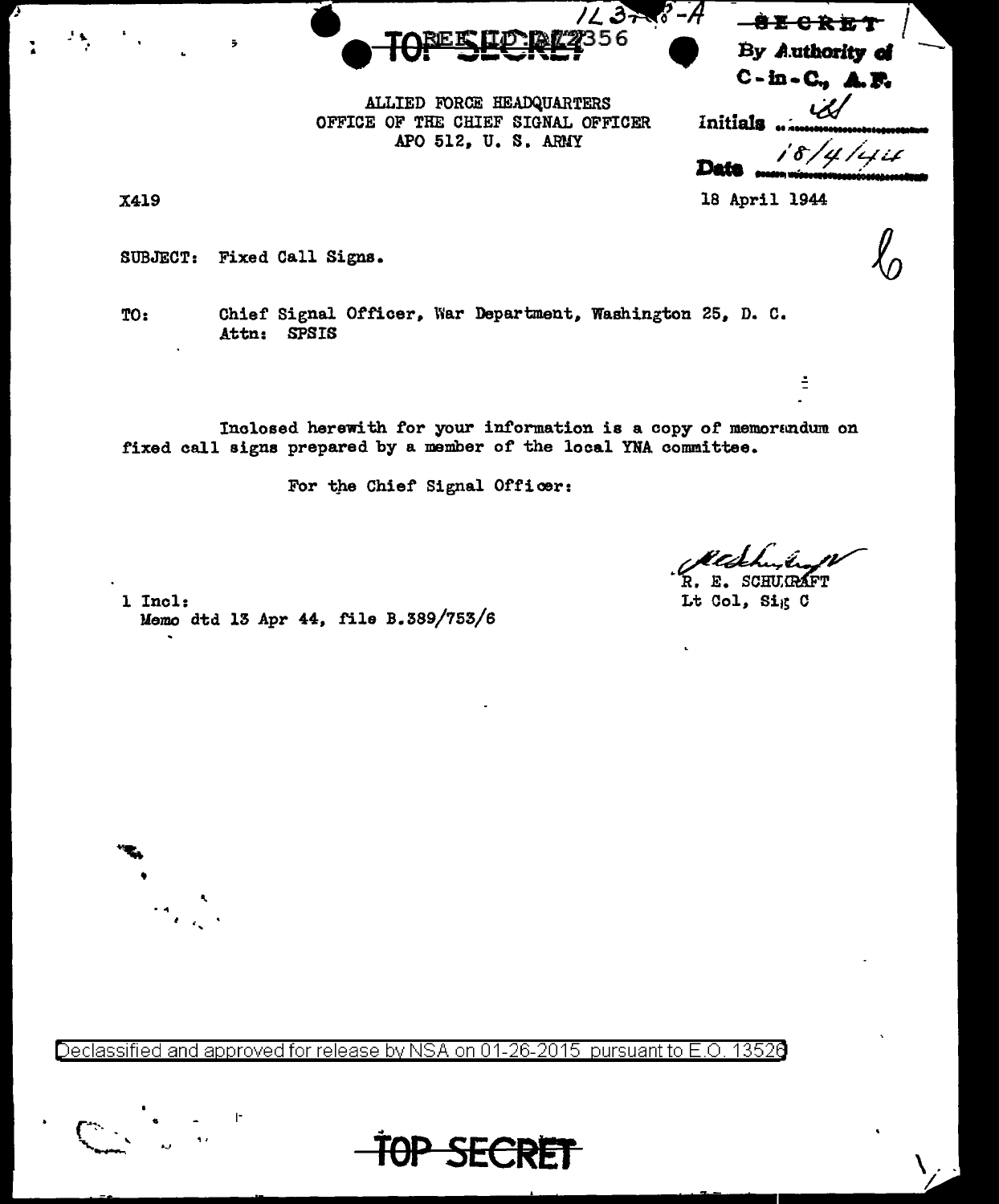| If referred to by tele $\blacksquare$ |  |  |
|---------------------------------------|--|--|
| please quote FFF 447                  |  |  |

**REF ID: A72356** 

 $\overline{\mathbf{w}}$  and  $\overline{\mathbf{w}}$  and  $\overline{\mathbf{w}}$ 

**ALLIED FORDS HAAD UNRTGEL** Office of the Assistant Chief of Staff G-2 SIDG I G-2 SSOTION

ज्ञ

 $2.399/753/6$ 

13 Арт 44

| . TIY       |
|-------------|
| <b>MTR</b>  |
| Mar Union   |
| LONDON JW 1 |
|             |

Subject : Signal Socurity

A copy of Siga 9 telegrem No 85270 dated 8 April has been circulated to this section with regard to MINAST Manual of Signal Security.

2. Appendix B, which I submitted to X Branch, is characterised as an "Attack on War Office Policy governing Major Uirouits". It seems that I should therefore put on record its origin and reasons.

The original MIRMAT Marmal of Migral Moourity which is decoribed 3. as "excellent" in para 4 of telegram 85270 contains similar words at the beginning of the paragraph on fixed callsigns ( o f chapter III para 5 "the system of allotting fixed callaigns to certain long range stations is<br>inherently imaggers") as the equivalent para in the printed Nov 1943 edition<br>(chapter III para 3 " the system of allotting fixed callaigns to certain st

During the visit by the 3.0 in 9 to our station at HMM (MAL, I mentioned the difficulty we are experiencing in recreating by traffic analysis diagress of GSBAS: networks and of sorting traffic, owing to the fact that the GSR. In use changing callsigns for Ald their stations whether static or mobile, and constantly make changes deviaed to hinder the task of our interception service. I expressed the opinion that our methods sexued to be deteriorating since previously the use of fixed callaigns was restricted to been expunded to fixed stations.

I was subsequently asked to redraft para 5 of chapter III since the reasons justifying the statement that the system was " inherently insecure" were felt to be indifferently expressed. This I did and para 5 was altered and the Appendix B was added.

Chapter I para 4 of the Warmal contains the following: "a distinction 6. has been made between the procedures ste which Simil be adhered to, and that which should be aimed at if circumstances permit in order to obtain as great a degree/as possible". If despite this, the repetition of the statement in the revised edition that the aystem is inharantly insecure" is regarded as an "attack on War Office policy governing major circuits" would it not be fair to suggest that the first duplicated edition which referred to surfain long adition where the phraseology was changed to "workin between and within commande .

The Y intercommunication network has been directly affected by this expansion in the use of fixed cellsigns. When the mecessity for E links between SIGTE stations was first experienced, charging callsigns were allotted, now all our main stations including remote DF atations use fixed callsigns. The size and activity of car Y strategieal network is thus laid bare to the energ.

TOP SECRET

 $\mathcal{F}_{\rm{max}}$ 

of<br>security

ţ

سماء الرابيس وبرجاز

- 7 - 4.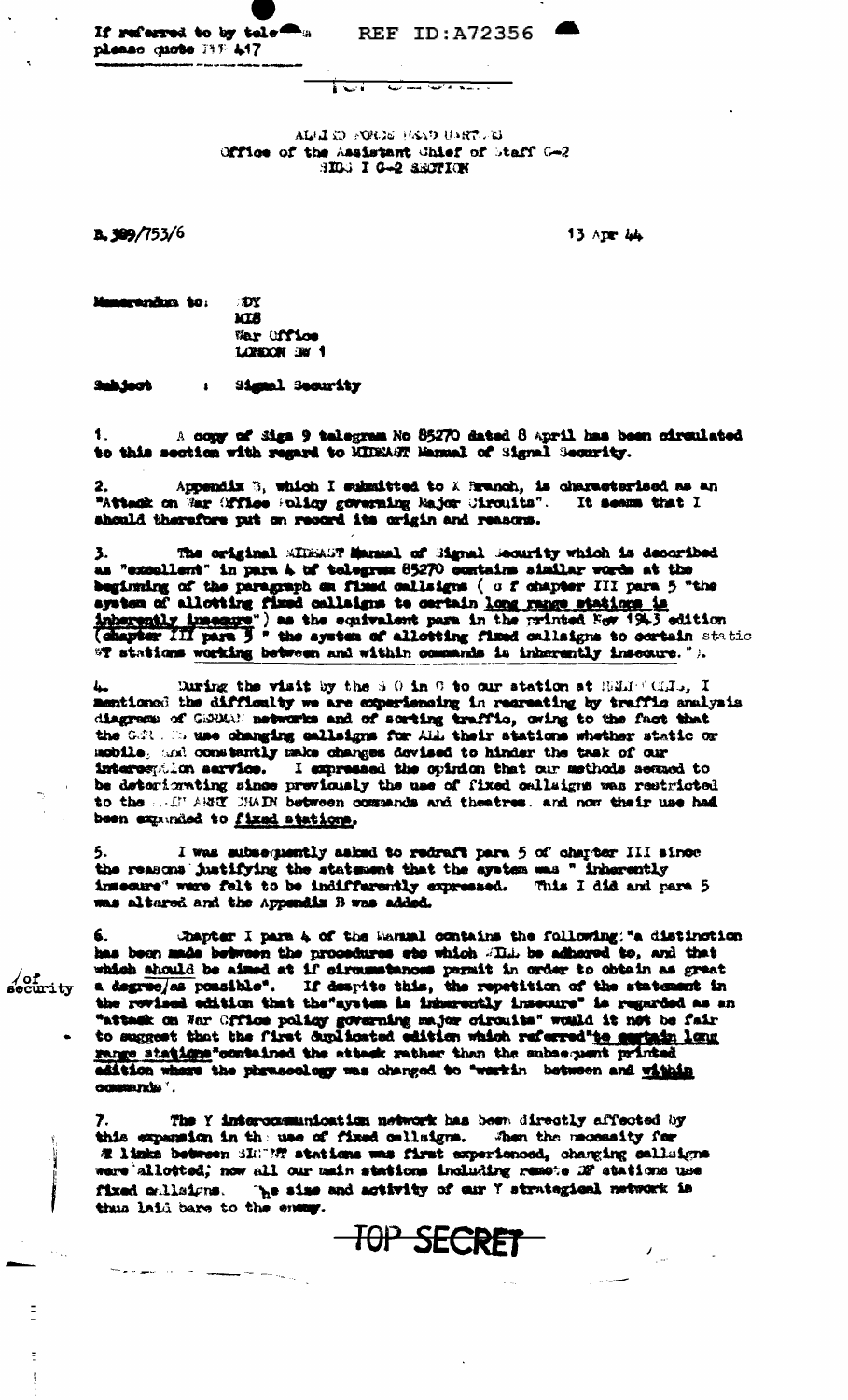

For the reason given in para 7, and because I am occational that it is my chligation to call attention to any apparent failure in car methods as compared with those adopted by the energy, of which I busons senero, I hape the question will be further cornidared.

9. I see that para  $t$  of 83270 sign  $9$  states that the Mi segments with reflection to fixed onlining are uncount. I have not hed an opportunity of secting the detailed raphy to which reference is made.

10. The planning of para 5 and of Appendix 3 were not indended to be<br>segments, but reasons for the statement that the "system is inhereally incomove"<br>and so to ensure<br>approximate consideration of her for our signal necessi ingewed vidned prejudicing prostical and spendy traffic dispensi.

## Ħ. **FRIGHT ALLTID SOUTH**

Ĩ

 $\cdot$  /

I understand that our present Auny system of callsigns allotment is

all fined stations, above the level of Amy Eq. are  $(1)$ alistical final fuer letter callsigns. They use desting and miliain acambus.<br>receiving stations.

Touse such as ALGERS, CORPERTER, PEILIPPETILE (there are short thirty such allotments in XX and sevenhern in ITALY) are giron a fixed callsign and any UT station spendag in that area nes that calleign, unless they have a special calleign which may them be used as a calledge or 10. In addition cortain Bis or other units such as 0 in 0 Mill, Adv MAP, GFQ find Scholars are given delivery groups ourpened of the ness two first letters.<br>These may appear in the presentie. Operational reserve units<br>such as Oarps His, Piv His and units vitikin a Division, At units,<br>find: Mas although geographicall

all callaigns allotted to stations in a particular  $(M)$ command or theatre start with the same buy letters, and so are easily distinguishable from these of where commands

| $\bullet$ . | JA | ПΤ                  |
|-------------|----|---------------------|
|             | JA | Americans in UI     |
|             | ĴО | <b>MIDNALLY</b>     |
|             | Д  | <b>MORTH AFRICA</b> |
|             | נב | <b>TALY</b>         |
|             | ₽  | <b>FIRSTA</b>       |
|             | æ  | DUIA<br>rte.        |
|             |    |                     |

sperational units are alletted daily sharping sallaigns.  $(M)$ letters only (energy for fig affixes below in level).

RAF use fined enlising, allotted to their His and Asrahrence. These do not change when one unit m an acredress replaces another.

hon an adramae takam place, and nor acredresse are spened, now calledges are allotted. When an acredress conten to be used callaign lapses.

I am told that the ME and Ni callaigns can generally be distinguised; the furner are emponed of lating flame lating, the latter of flame flame latter.

The ground to air callaiges are not under disensaten.

13. **FENDY AND ALL REVERS** 

 $\blacktriangle$ 

 $\mathbf{I}$ 

 $\bf{(\bullet)}$ All stations with fur exceptions, we doily changing calladges composed of mixed figures and letters. **They are** 

 $-\overline{101}$   $\rightarrow$   $\overline{ECRET}$ 

 $\angle$  (11)  $\pm$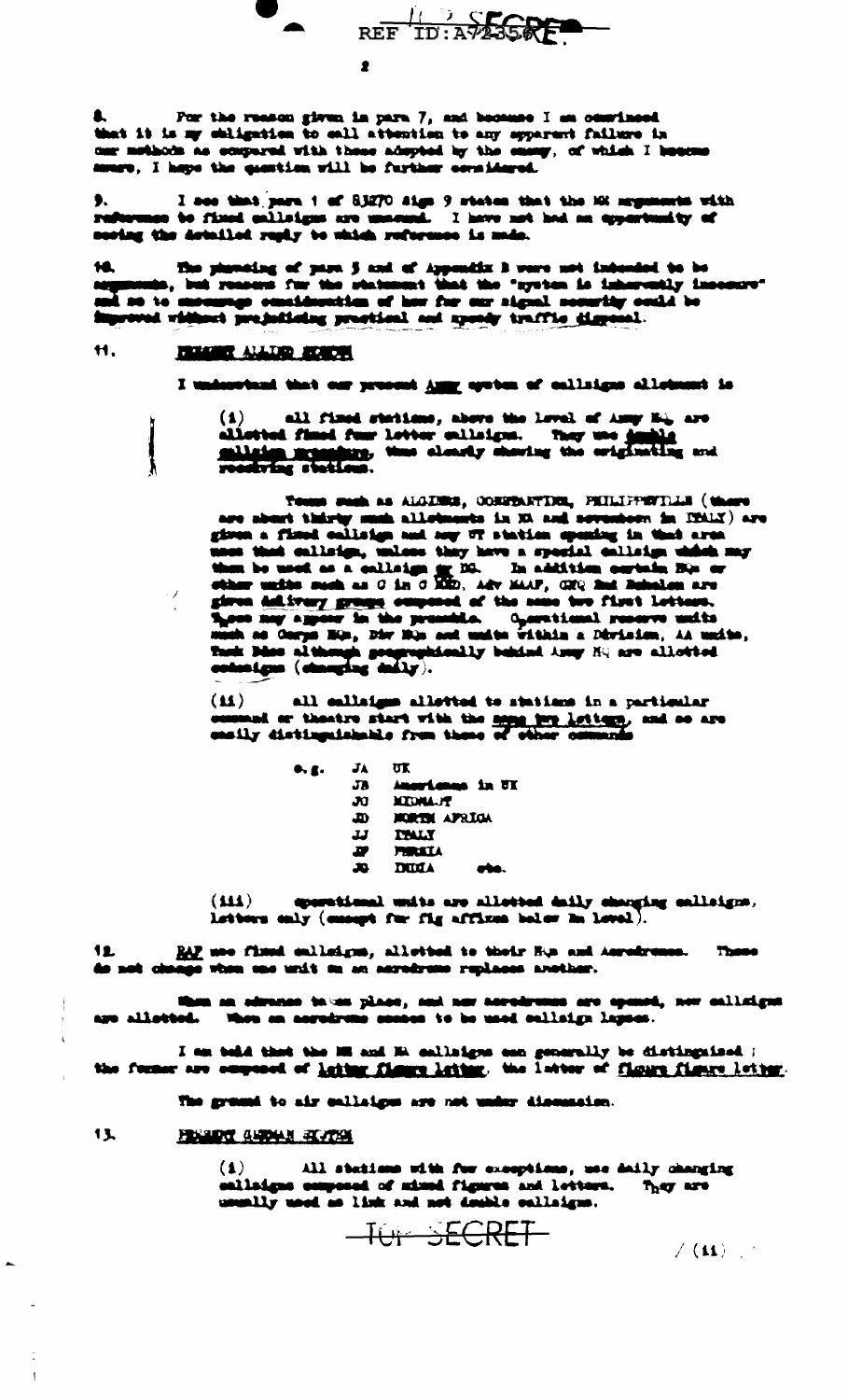

1日 Grada Archare and Gridalia Army and the same type

GERMUS Algefurne and GRORAN Army beak use the same

The computions numitioned in (1) are one or two highward links and some very<br>List last under. The 3 millight system some to have discondized, and contained, and concerning to our matches<br>increased.

Donald, it appears that contains the control of the control of the content of the content of the content of the content of the content of the content of the content of the content of the content of the content of the conte

Li.<br>Militar and discuss of the specific of the mile differences between the<br>Militar and discuss species, it is possible to acquire the short remancy of  $\begin{array}{c}\n\bullet \\
\bullet \\
\bullet \\
\bullet \\
\bullet \\
\bullet\n\end{array}$ 

## Ã Charles Long in Law Law Law Law Line Street, September 147

John Man and the sea man and interest to some entered in the corresponding sea-purse of the property of the season of the season of the season of the season of the season of the season of the season of the season of the se  $\frac{1}{2}$ 

14.<br>Sour and the waft of his intercept experiention". The difference between our low and the first property of the<br>Angle and districted onlined ayerbase samelles his to allot the teach to the<br>saids of the respective servic

The use of Army fixed eallsigns with their terms alonely<br>distingulated the area where the transmitter is signated, and could a him<br>without difficulty

(1)<br>eur filmel meinemann minnade amarenne diagonan ac all<br>eurolderably: The denkle calledge presenter halps

(11)<br>allohad wimmun his imberenya shailama te<br>allohad at the chaitme; **The Latin Re** 

 $(111)$  be distinguish providy and without small shift of the property of the property in a space of the contract of the contract of the contract of the contract of the contract of the contract of the contract of the cont **Nieriens** 

 $\ddot{ }$ 17.<br>wontrol over and work of his interesty erganisation, previded be done and gain would in the second of the second interest of the second interest of the present applies of the second interest and the second of the prese **Replace** 

 $\ddot{\bullet}$ **STEADER OF STREET AND THEIR LOGARDONES** 

**Company of the Second Second** The use by Mythisms and environ where units of enderties (daily thanged in the control of the state of the state of the state of the state of the state of the state of the state of the state of the state of the state of th

THE **The Seater of Seater** area in which reason<br>comparative to prest<br>of new functions

prettens as reader

**CONTRACTOR Report Follows** Turi with Tips

TOP SECRET

Aldereit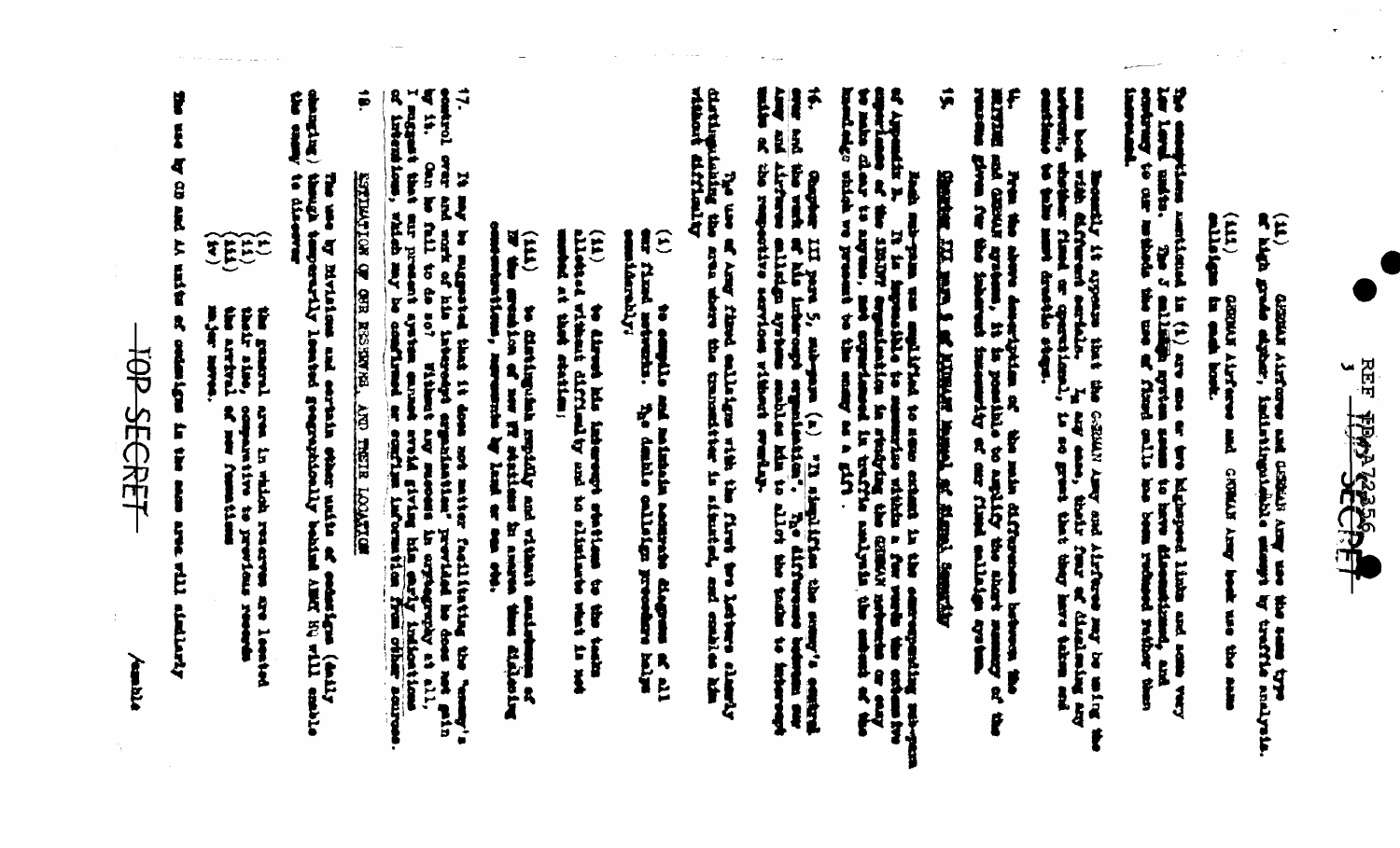

enable them to estimate concentrations and observe moves.

Any change in the "codesign - fixed callsign junction point" of the above will assist, and also probably reveal changes of subordination. The number of messages that require retransmission between a Corps or Div  $B_{ij}$ , in reserve and during refitting, to higher formation H.E is probably higher than when operationally employed.

19. The use of fixed callsigns for Ports, Railheads, important tomes. Districts and billeting areas will tend to give similar information in view of the inevitable changes in the volume of traffic, consequent on concentrations er departures.

The allotment of additional fixed callsigns to towns or other stations, and the lapsing into silemos and non-use of others will also provide information of inflitration and increased or degreesed concentrations. The existence of BRITISH AT stations in TURFEY was mentioned by an ITALIAN oxyptographer and was probably disclosed by the use of JU callsigns of new stations communionting with  $\alpha$  and  $\alpha$  ( $\beta$ GJC).

The GSRMAN Pelice used to use fixed callsigns.  $1<sub>n</sub>$  1941, the GEBMAN inflitration into ROUMANIA was spetted as a result of this, and caused search to be made for Army stations using changing callaigns in that area. Owing to the innesurery of D/F and the difficulty of the callsign procedure, this wearch was not conclusive but confirmatory.

We are aware from captured documents that GREEN intercopt stations render a daily return of furnations or units subordinated to senior formations. This assists their records of our Urder of Battle. Our callsign system facilitates this.

There are probably other compromises of direct military value, based on the hackground knowledge asquired by persistent intercoption and traffic analysis.

Chapter III para 5 sub-para (b) "It provides aids to ensuy  $20.$ cryptographic attack on cipher traffic".

There can be no doubt that the ensuy has a large cryptographic organisation. Unless our high grade machine and book ciphers are absolutely secure, the first that our enterign system enables him

> $(1)$ to determine the originating station and the receiving station without doubt from day to day of sach message:

 $(11)$ to sort all traffic accordingly;

 $(111)$ to follow the course of re-transmitted messages and from the T or DG instruction in the prefix to try out possible re-transmitted re-enciphers of the same message.

If a message addressed from a station within the fixed callsign area to a station in the daily changing codesign some is not re-enciphered, the changing codesign is compromised with the fixed callaign and possibly from day to day. I gather that shortage of oipher staff renders this latter callsion compresses inswitable. The alternative seems to be two cipher versions of one memange.

21.

÷  $\mathbf{I}$  The system seems to facilitate energy cryptographic attack in that

 $(1)$ any indiscretion and compromise can be worked on

 $(11)$ routine messages can be collected from day to day;

emptured files of telegrams or oipher dixtunents own  $(111)$ be examined against earlier cipher traffic intercepted.

 $\mathcal{P} \subset \mathfrak{D}$ 

 $\overline{\phantom{1}0}$ P SECRET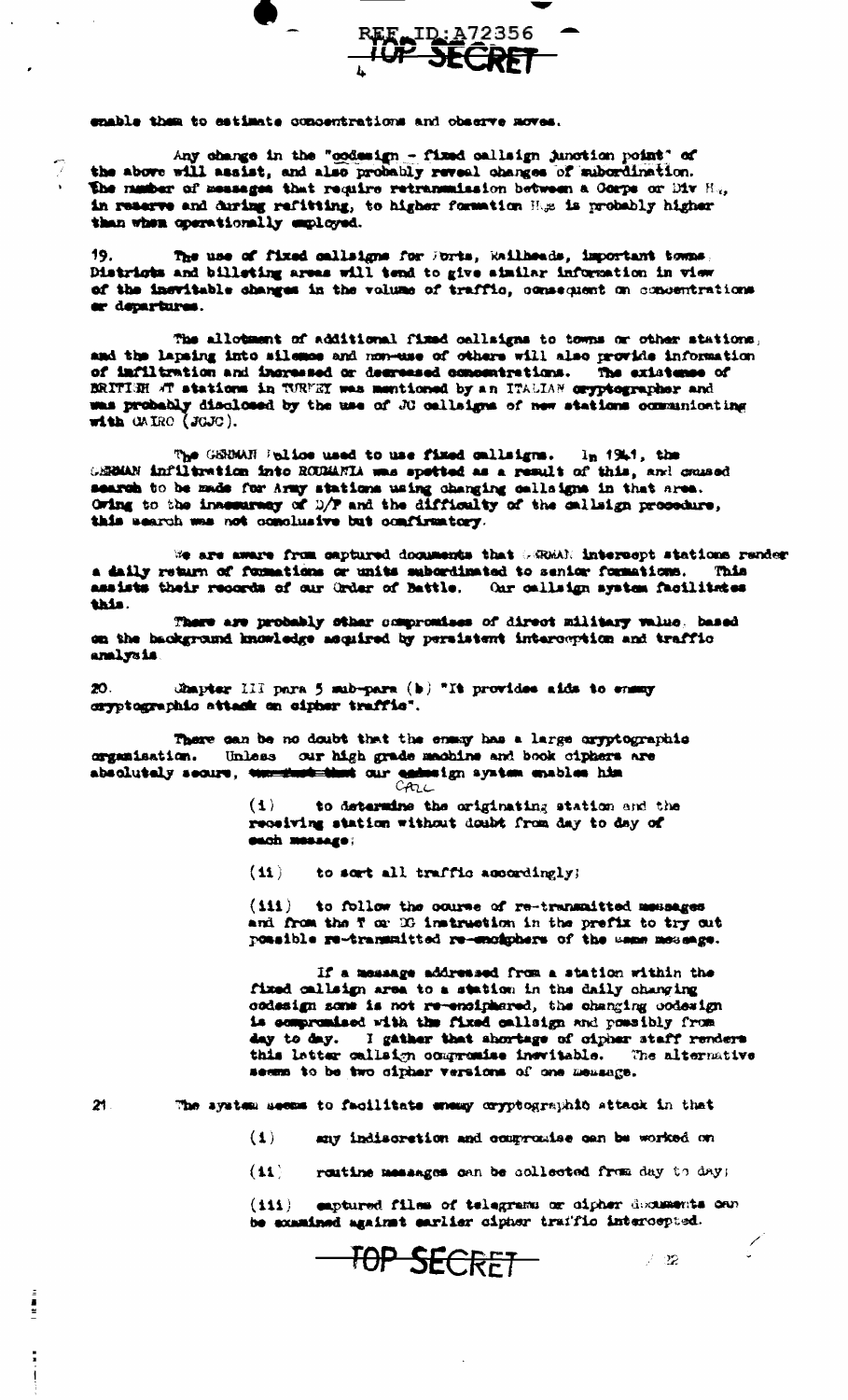

The present system presents fower difficulties then the "old wave 盆. sede callsign system" where sach terminal at a large station had a different callsign. I<sub>n</sub> the summer of 1941, the writer with two receivers and me M30 produced a diagram of MIDEANT statis stations in the area OTHES, STRIA. PALESTING, HOYPT, and SUDAR when the wave oode system was in furee.

23. Our phonolism of the above statements comes from prisoners and condulligenus Thalidah. The labout arrival "ARHOLD", ref SINT/H2/359, was belegarinter operator. The same with which ensay intercept is controlled is shown by the erganisation of the service into 8 BEREIGHS, He & at BERGHADH being responsible for BALKAW area, Ho 7 for TTALY.

 $\bullet$ No & BERETON has

A

**Hy at BELGRADE**  $(20$  distances  $)$ Intercept station No 5 at SALORICA (30 matches)  $\blacksquare$  . We 6 at ATHERS (30 vatches) Hobile Enteroupt Ony of HQ PACK 2  $3 D/T$  statime.

25. The prisoner worked at No 6 intercept station at ATHEN, and states that all types of tenffie smalysis and exyptensiyais are done there. His opinion was that HHIVISE Signals Senarity was poor, that groups using fixed ca ms trunted as a primity. The full report  $\langle$  SDF( $\land$ SV) dated  $\downarrow$  Apr  $\downarrow\downarrow$ ) to worth reading.

## **CONTRACTOR**

 $\frac{1}{2} \sum_{i=1}^{n} \frac{1}{2} \sum_{j=1}^{n} \frac{1}{2} \sum_{j=1}^{n} \frac{1}{2} \sum_{j=1}^{n} \frac{1}{2} \sum_{j=1}^{n} \frac{1}{2} \sum_{j=1}^{n} \frac{1}{2} \sum_{j=1}^{n} \frac{1}{2} \sum_{j=1}^{n} \frac{1}{2} \sum_{j=1}^{n} \frac{1}{2} \sum_{j=1}^{n} \frac{1}{2} \sum_{j=1}^{n} \frac{1}{2} \sum_{j=1}^{n} \frac{1}{2} \sum_{j=1}^{n$ 

 $26.$  Iq is difficult to explain to sugume not versed in tenffic enalge is the results in be achieved.

 $\mathcal{I}_m$  the Appendix there are imaginary reperts from the GHMAN interespt station at ATREES

for the rear time whilet BRITISH used fixed callsigns  $(1)$ 

 $(14)$  and  $(111)$  for two suspensive vecks in  $1945$  after a change to daily changing callsigns.

It is hoped paramel of these may analst.

The prestical difficulties of adspting changing callsigns to fixed Ø. networks are said to be great, if delay in resting traffic is not to result.<br>The GNRBARS, however, everyone this. An up to date analysis of their callaign methods and traffic routing from GORQ might solve the problem.

28. Ocupromise of callsign books used by operational units could be swarecome by the prevision of a new book for fixed stations. If well designed, a very long time would clapse before the onesy could reconstruct it, partic

I suggest that the SIGDIT staff working an GERMAN traffic obtains a very full insight into the interrelation of signal and eigher nearrity and of what funns of #7 procedure are inseemre or seemre. May I suggest that the officers of Sign 9 center with SEORF officers delay tendful seniors. on the subject.

ATiger. A. TOMAR, Oalanel, 6.3.

Gagy ten

**CHO ANNO** SO to a know TOP SECRET

عبا

 $\mathbf{I}$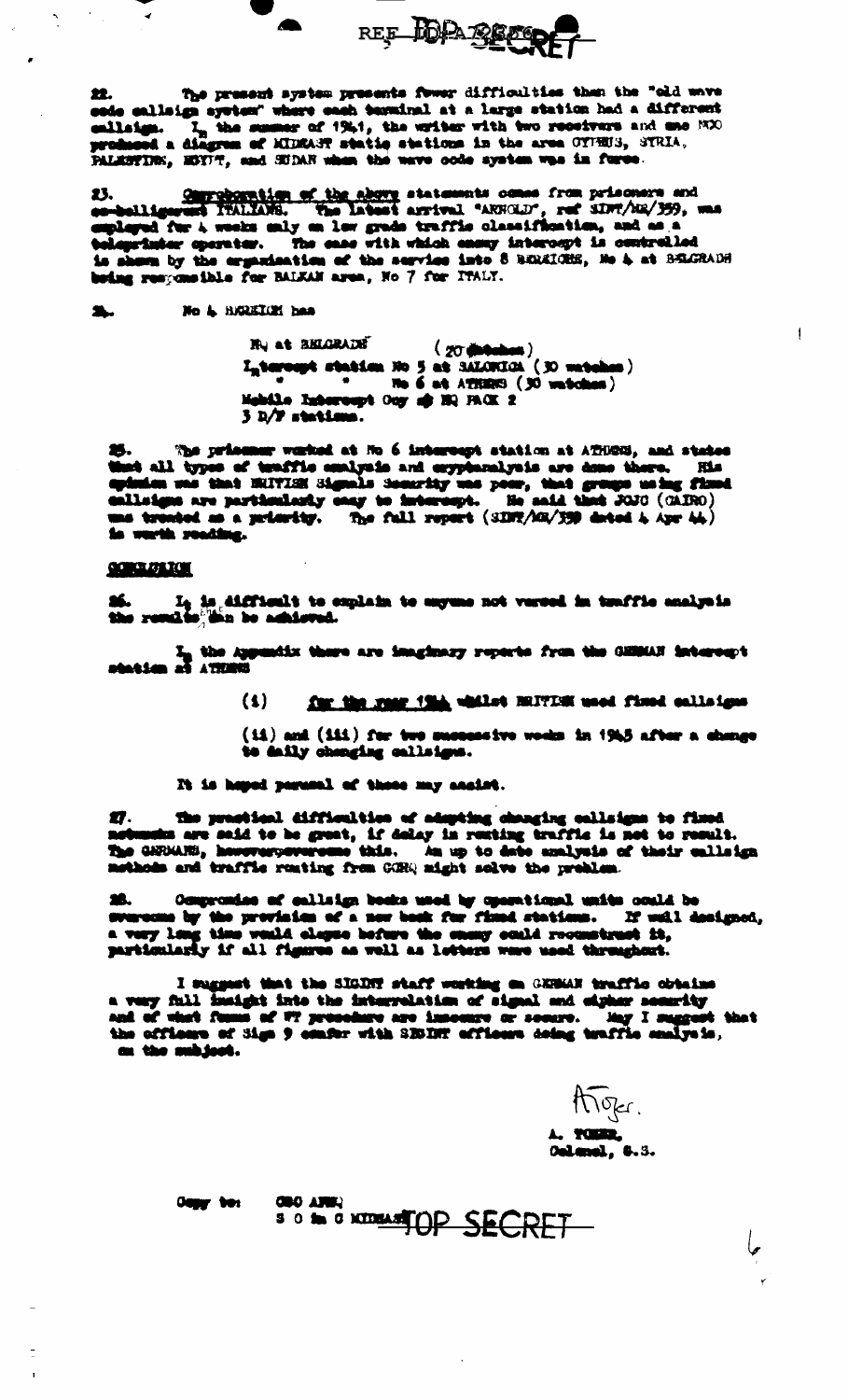

 $\sim$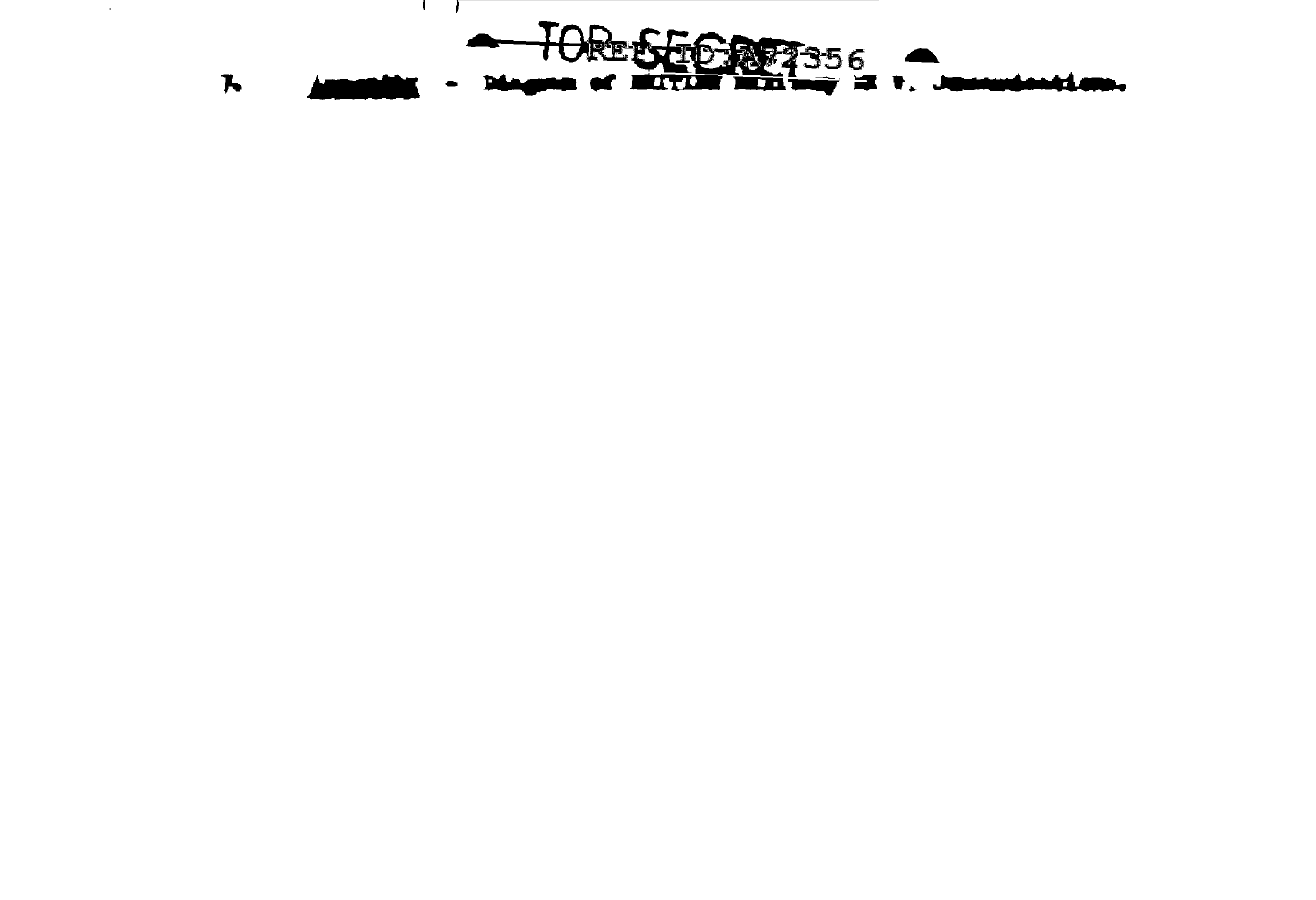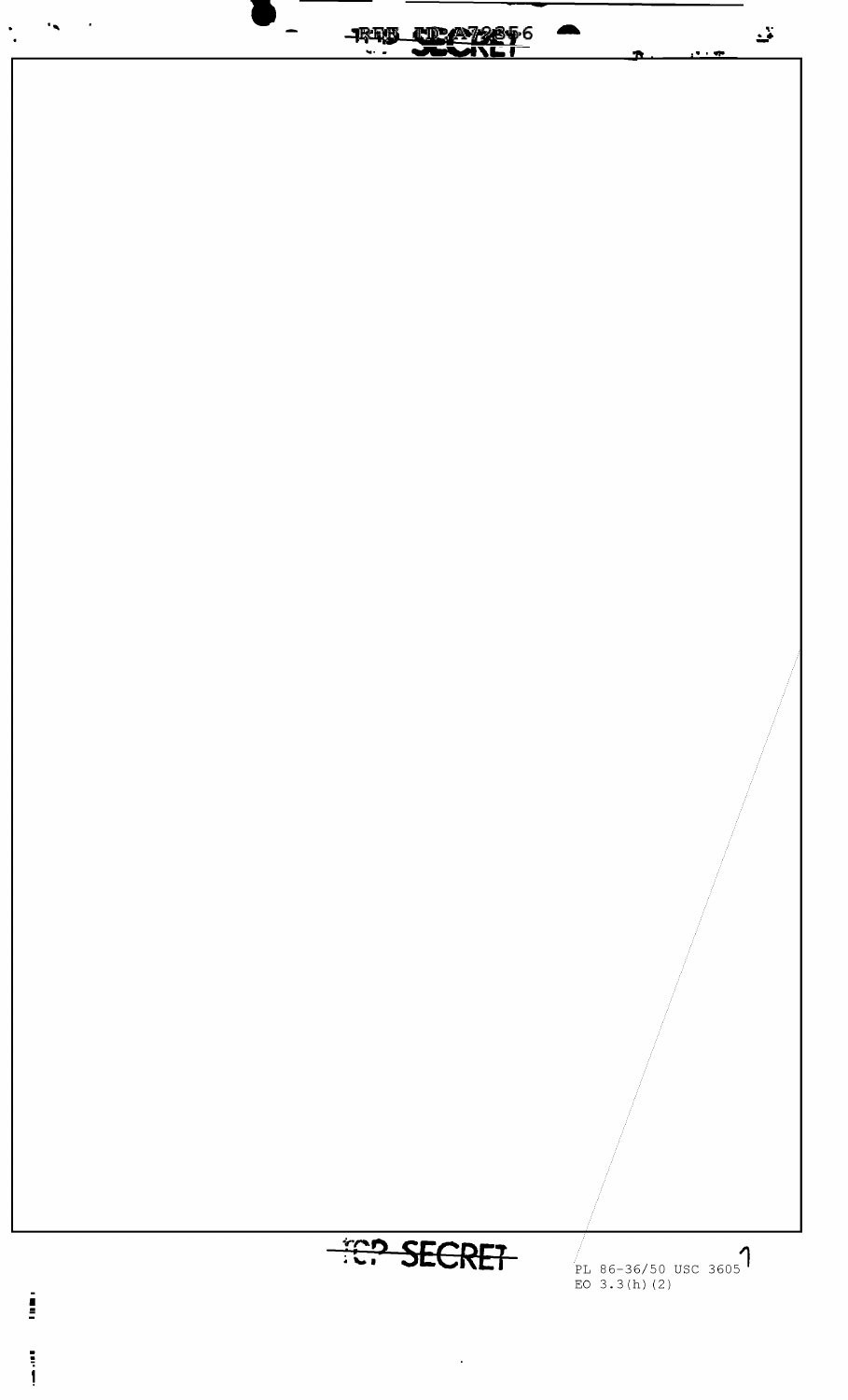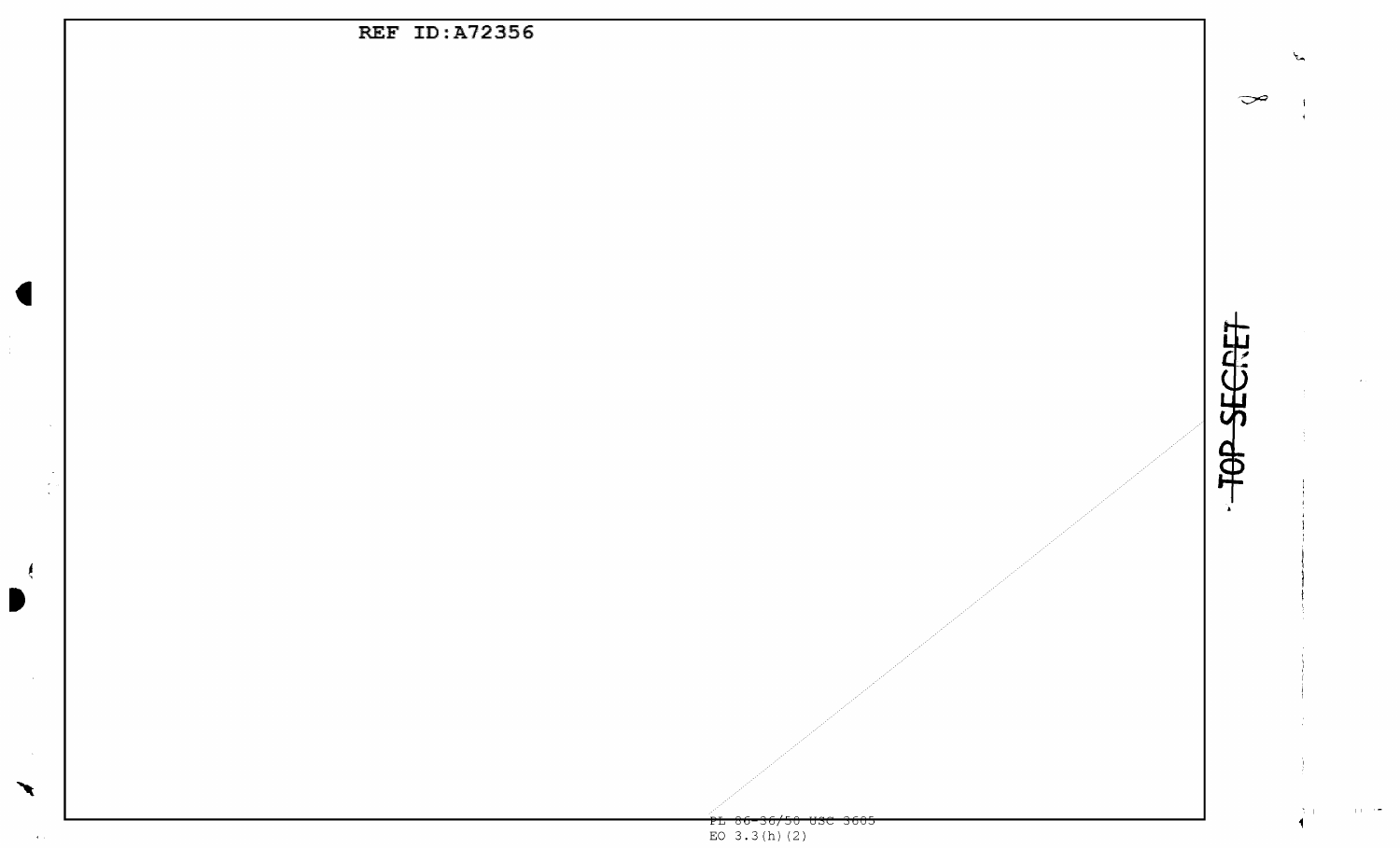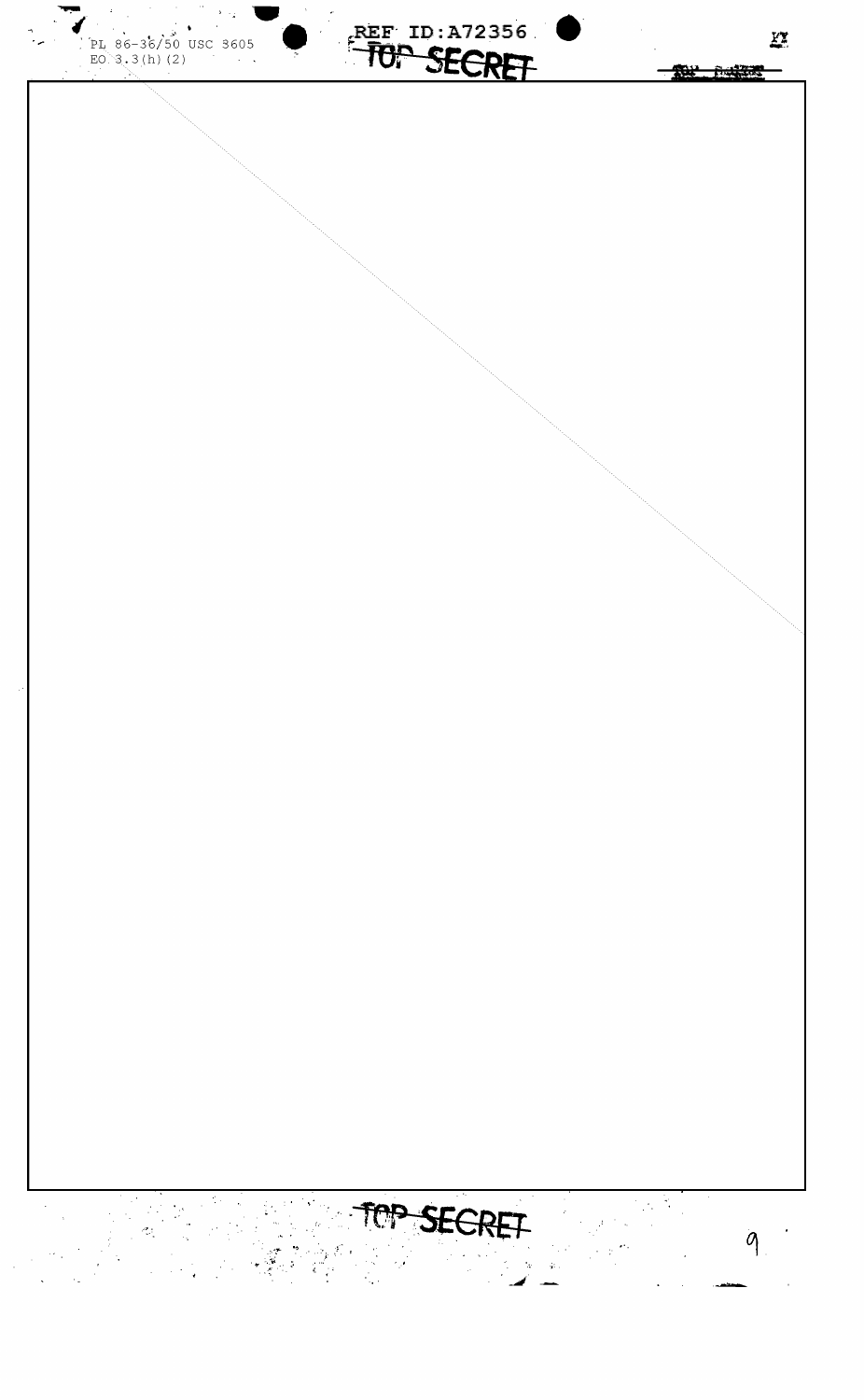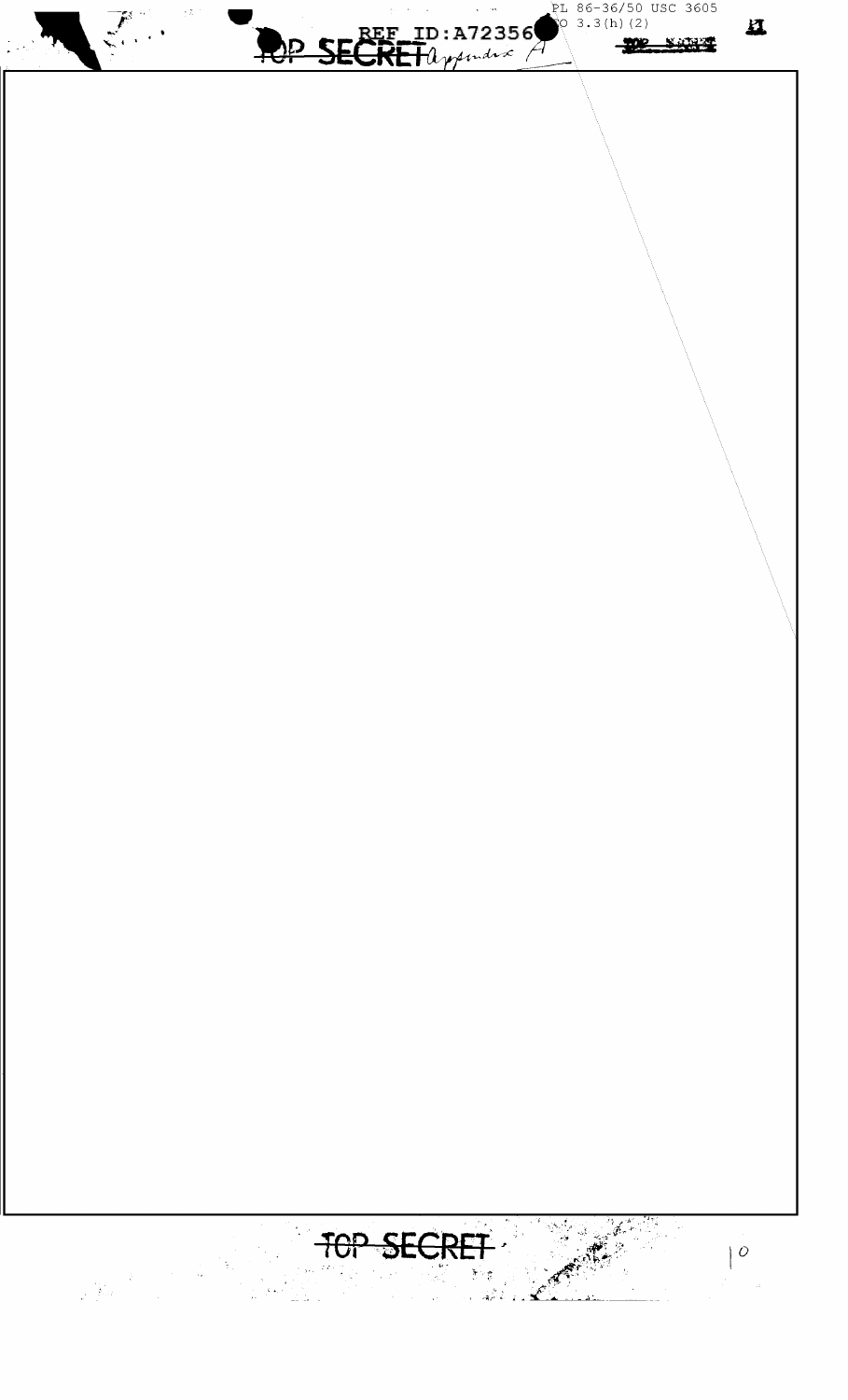